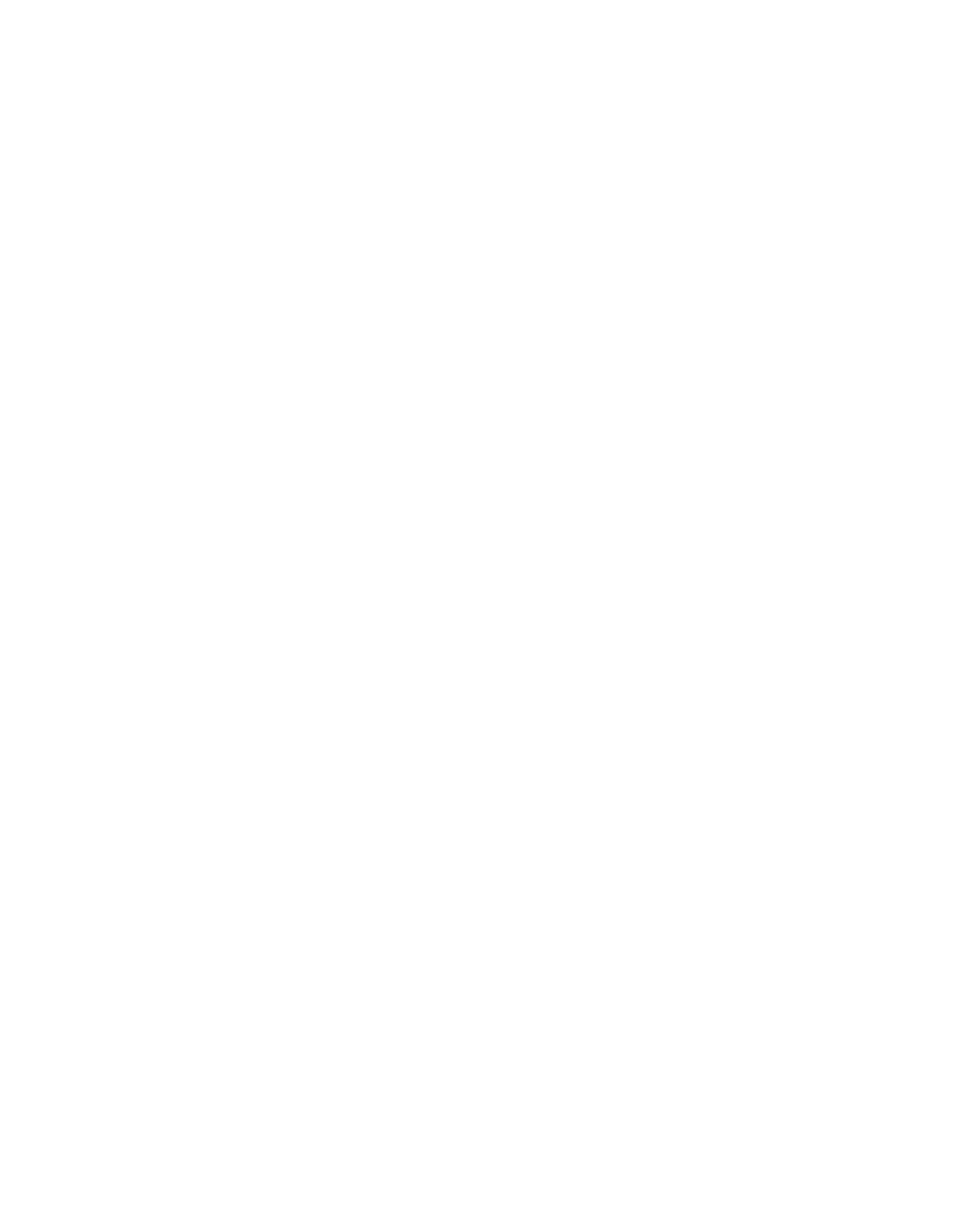#### **CONSENT CALENDAR**

#### **Concurrent Resolution for Notice under Joint Rule 16**

The following joint concurrent resolution has been introduced for approval by the Senate and House and will be adopted by the Senate unless a Senator requests floor consideration before the end of the session of the next legislative day. Requests for floor consideration should be communicated to the Secretary's Office.

#### **S.C.R. 3.**

By Senators Rodgers and Starr,

By Representatives Batchelor of Derby, Strong of Albany, and Young of Glover,

**S.C.R. 3.** Senate concurrent resolution congratulating Allen Adler on his 100th birthday.

*Whereas*, senior civil servant, skier, ski historian, and avid New York Yankees fan all describe Allen Adler's long life, and

*Whereas*, Allen Adler witnessed many Yankee greats and was present at Yankee Stadium for the historic farewell speeches of both Lou Gehrig and Babe Ruth, and

*Whereas*, Allen Adler earned a master's degree in public administration from New York University, and his 36-year New York City civil service career culminated in his role as the city's Assistant Personnel Commissioner, and

*Whereas*, Allen Adler served in World War II with the Office of Strategic Services, the forerunner of the Central Intelligence Agency, and

*Whereas*, from ages 18–90, Allen Adler skied the slopes of New England, Colorado, Utah, Canada, and across the Atlantic in Austria, France, Italy, and Switzerland, and

*Whereas*, in the 1970s, he served as President of the Ramapo Mountain Club and on retiring from his civil service career moved to Barton, and

*Whereas,* Allen Adler's interest in skiing was not limited to buckling on a pair of skis as he became a respected skiing historian and writer, and

*Whereas*, as a collector of skiing books, Allen Adler met other collectors and published the *National Ski Register*, a compilation index of seven private book collections and five public ski libraries, and

*Whereas*, he is also the publisher of *New England & Thereabouts: A Ski Tracking*, and